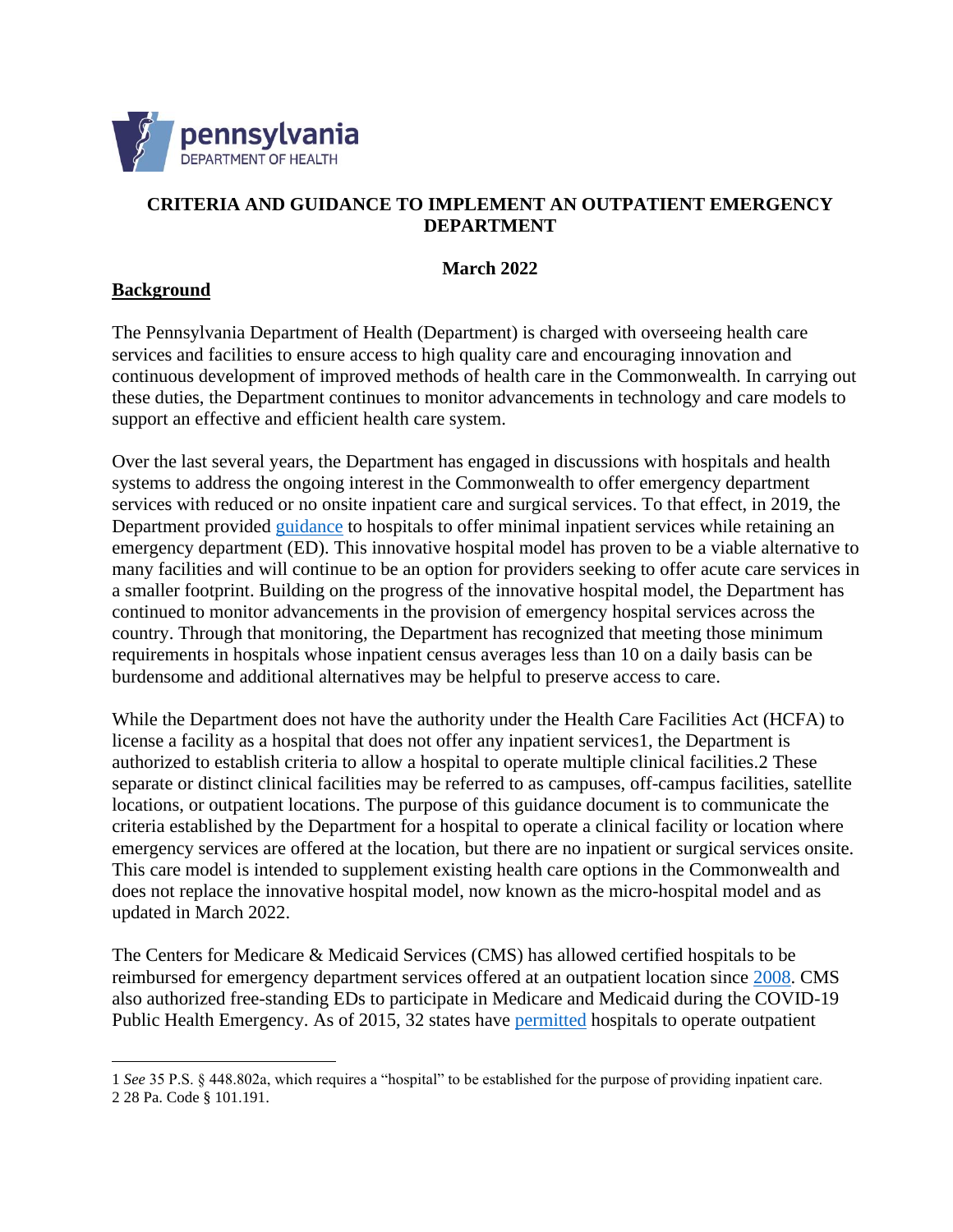

The Department is authorizing the operation of OEDs as a means to preserve and create access to health care in rural areas. In jurisdictions where OEDs and freestanding EDs are operating, studies have shown that when the model is not restricted to areas where the population does not have easy access to emergency care, OEDs and freestanding EDS are placed in high-income, urban areas with fewer racial and ethnic minorities and a favorable payer mix.45 For this reason, the Department has determined that limiting the authorization to OEDs in rural areas will most effectively preserve and create access to emergency care for Pennsylvanians that need it most.

This model has proven to be an effective alternative in areas where critical access hospitals were struggling to remain open, such as Arizona.6 The model is also consistent with national efforts. In 2020, as part of the Consolidated Appropriations Act, 2021, Congress established a "Rural Emergency Hospital" CMS designation to begin in 2023. This change will allow eligible rural hospitals to enroll as a Rural Emergency Hospital, receive increased reimbursement for care, and operate independently of inpatient providers.7 For these reasons, the Department is authorizing the operation of OED in accordance with this guidance.

## **Definitions**

For purposes of this guidance document, the following terms will be defined as described in this section unless the context clearly indicates otherwise.

- A "hospital" is jointly the main licensed hospital, its campuses and outpatient locations.
- A "main licensed hospital" is the location where the hospital license is held.
- "Outpatient locations" are the locations offering outpatient services that are included under the license of the main licensed hospital but not located on its grounds.
- "Outpatient emergency department" or "OED" is an outpatient location of a hospital that offers only emergency services and is not located on the grounds of a main licensed hospital.

https://scholar.harvard.edu/files/cutler/files/1-s2.0-s0196064416301998-main.pdf.

<sup>3</sup> Alexander, Alexander J., et al. "Freestanding Emergency Departments: What is Their Role in Emergency Care?" *Annals of Emergency Medicine* (2019), vol. 74 no. 3, pp. 325-331. doi: j.annemergmed.2019.03.018

<sup>4</sup> Williams, J. Dunc, et al. "Estimated Costs of Rural Freestanding Emergency Departments." *NC Rural Health Research Program*, Nov. 2015, https://www.shepscenter.unc.edu/wp-content/uploads/dlm\_uploads/2015/11/Rural-Freestanding-ED.pdf.

<sup>5</sup> Schuur, Jeremiah D., et al. "Where Do Freestanding Emergency Departments Choose to Locate? A National Inventory and Geographic Analysis in Three States" *Annals of Emergenxy Medicine* (2016)

<sup>6</sup> Alexander, Alexander J., et al. p 329.

<sup>7</sup> Cook, Emily J., et al. "Congress Establishes New Medicare Provider Category and Reimbursement for Rural Emergency Hospitals." *National Law Review* (2021), vol. XI, no. 214. https://www.natlawreview.com/article/congressestablishes-new-medicare-provider-category-and-reimbursement-rural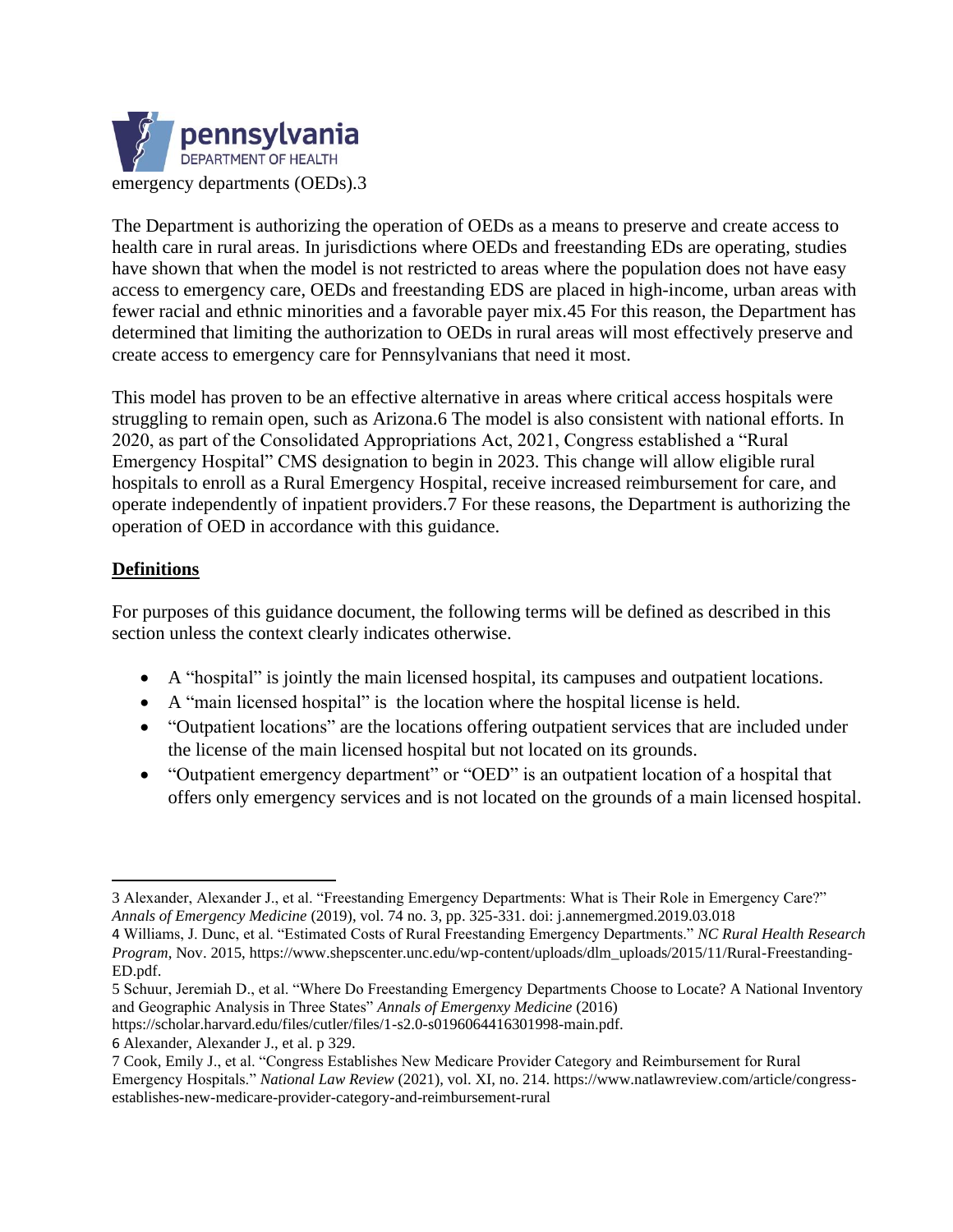

# **Eligibility Criteria**

To be authorized to operate an OED, a hospital shall meet the following criteria:

- The main licensed hospital shall offer general acute care services.
- The OED shall be included as an outpatient location under the license of the hospital and must be located within a 35 mile radius of the main licensed hospital.
- The OED shall be located in a rural area. For purpose of this guidance, a "rural area" is any area not included in an "urbanized area" by the [U.S. Census Bureau](https://www.census.gov/programs-surveys/geography/guidance/geo-areas/urban-rural.html#:~:text=%E2%80%9CRural%E2%80%9D%20encompasses%20all%20population%2C,included%20within%20an%20urban%20area.) based on the 2010 decennial census.
	- o The U.S. Census Bureau's [mapping tool](https://tigerweb.geo.census.gov/tigerweb2020/) can be used to determine eligibility. All areas that are not in an urbanized area (blue areas) are eligible locations for an OED. Areas designated as an "urban cluster" constitute a rural area for purposes of this guidance.
- The hospital shall continue to meet the statutory definition of a "hospital" as defined in the HCFA by devoting 51% or more of its total beds to inpatient care.
- The main licensed hospital and the OED shall be under common legal ownership.

### **Guidance on Compliance with General Hospital Requirements in the OED**

**Hospitals are required to maintain full or substantial compliance with all applicable regulations. The purpose of this document is to provide guidance to hospitals on compliance with the regulations in the context of a hospital with an OED and is not an exhaustive list of regulatory requirements. Please contact your Division of Acute and Ambulatory Care (DAAC) Field Office if you have questions that are not addressed by the guidance provided below.** 

- The OED shall be fully integrated with the main licensed hospital. Fully integrated means:
	- o Medical staff practicing at the OED are members of the medical staff of the main licensed hospital and maintain compliance with 28 Pa. Code Ch. 107 (relating to medical staff).
	- o Nursing personnel at the OED are part of the organized nursing service of the main licensed hospital and maintain compliance with 28 Pa. Code Ch. 109 (relating to nursing services).
	- o Medical records of patients seen at the OED are part of the main licensed hospital's medical record system and meet the requirements of 28 Pa. Code Ch. 115 (relating to medical record services).
	- o The OED is included in the main licensed hospital's hospital-wide infection prevention and control program and reflected in the main licensed hospital's infection control plan in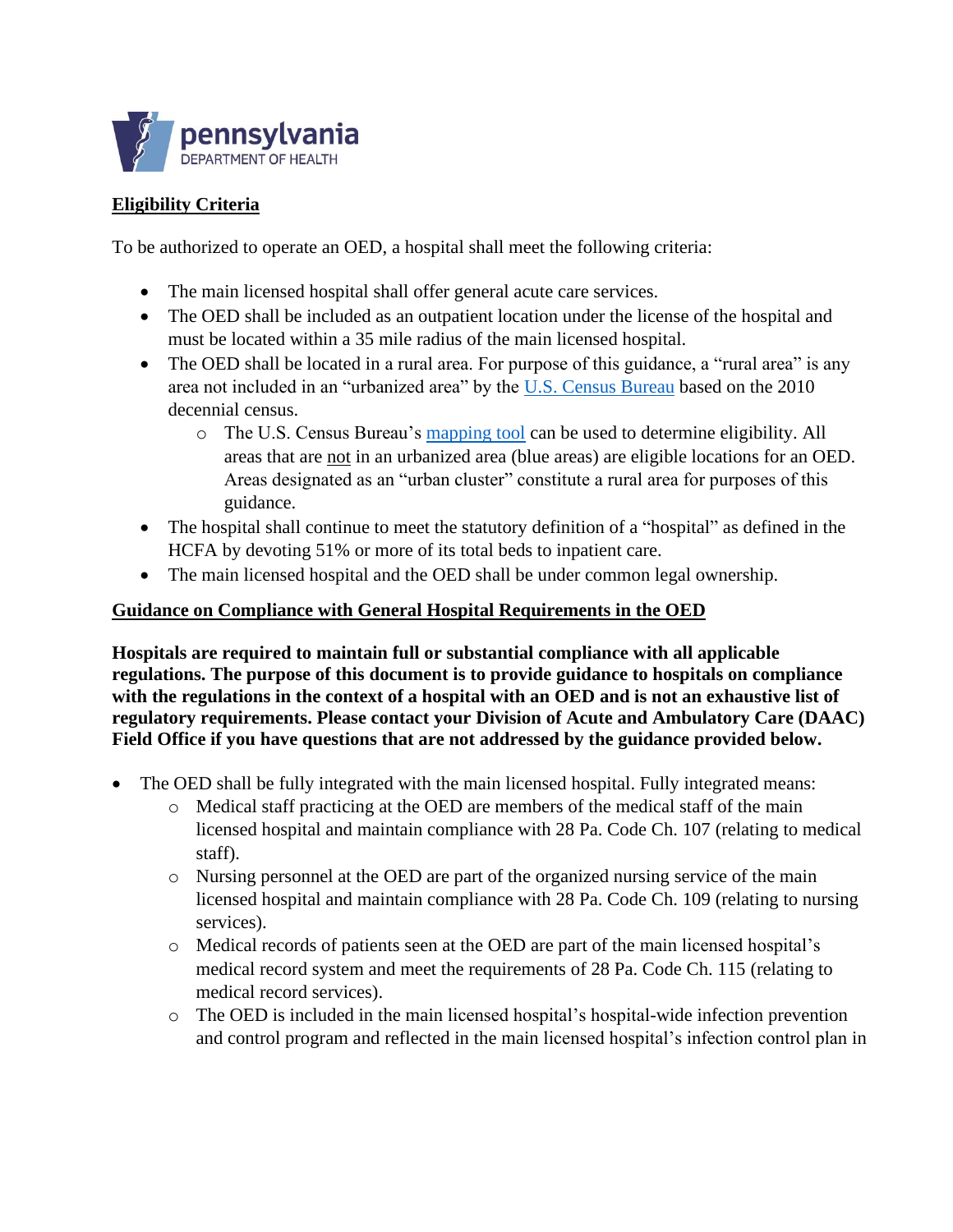

accordance with Section 403 of the Medical Care Availability and Reduction of Error (MCARE) Act8.

- o The OED is included in the main licensed hospital's emergency plan as set forth at 28 Pa. Code Ch. 151 (relating to fire, safety, and disaster services) and 42 CFR 483.73 (relating to conditions of participation: emergency preparedness).
- The hospital shall demonstrate that the OED independently9 satisfies the following requirements at all times:
	- o A minimum of ten treatment rooms in the OED. The treatment rooms shall be staffed and equipped to meet the needs of patients presenting at the OED. The rooms shall, at a minimum, be comprised of:
		- An obstetrics/gynecology examination/treatment room.
		- A pediatric examination/treatment room.
		- A trauma/emergency stabilization treatment room.
		- A psychiatric/behavioral health examination/treatment room.
	- o Imaging services are available on-site, including, at a minimum, general radiography (Xray) and Computer Tomography (CT). Imaging services shall be offered in accordance with 28 Pa. Code Ch. 127 (relating to radiology services).
	- o Standard medications, parenteral fluids, plasma substitutes and surgical supplies are on hand for immediate use in treating life-threatening conditions. Additional equipment and medications needed to support the OED are available on-site or can be readily procured.
	- o Sterile equipment and supplies are available on-site to meet the needs of patients. If the OED does not have facilities for sterilization on-site, sterile, disposable equipment and supplies may be used.
	- o Laboratory services are available on-site to meet the needs of patients.
	- o Treatment equipment for drug, blood, and parenteral fluid administration and for the performance of medical procedures are available on-site.
	- o Treatment equipment for the management of common medical emergencies, including facilities for cardio-pulmonary resuscitation, are available on-site.
	- o Supplies for patient nutrition/nourishment are available on-site.
- The hospital shall demonstrate that the OED has ongoing access to the following supportive capabilities, facilities, and services, though compliance may be evidenced through the OED's participation in hospital-wide resources or services:
	- o Sanitary garbage, trash, and waste disposal.
	- o Sanitary location for dietary services.
	- o Access to social work services in accordance with 28 Pa. Code Ch. 121 (relating to social work services).

<sup>8</sup> 40 P.S. § 1303.403.

<sup>9</sup> The OED cannot rely on services, rooms, equipment, staff, or supplies at the main licensed hospital to satisfy these requirements.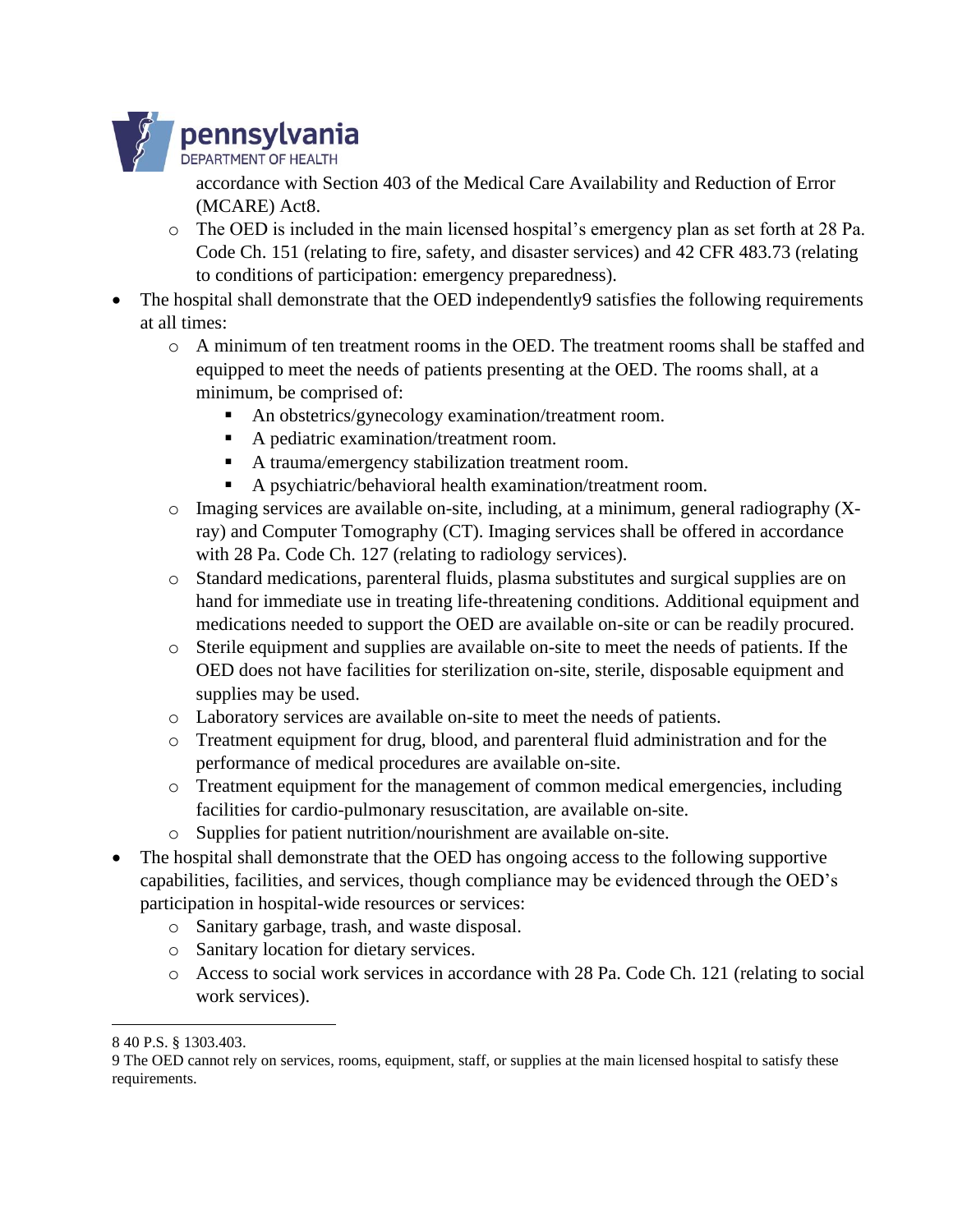

- o Sanitary laundry services for hospital garments and linens.
- The hospital has developed and implemented methods for safe transfer of patients requiring services not provided at the OED, which shall include:
	- o The development and implementation of transfer policies and procedures, including intrahospital transfers. Policies and procedures and their implementation shall be in accordance with Emergency Medical Treatment and Labor Act (EMTALA), 42 U.S.C. §§ 1395dd(a)-(i).
	- o Transfer agreements with all nearby hospitals that are able to render care to patients who are likely to require services of a nearby hospital because the services cannot be provided by the OED or the main licensed hospital.
	- o A prohibition on transfers that jeopardize the health or safety of a patient or cause an unnecessary delay in care.

#### **Guidance on Compliance with Chapter 117 (relating to emergency services) in the OED**

The hospital must demonstrate that the OED independently maintains compliance with emergency service requirements as set forth at 28 Pa. Code Ch. 117 (relating to emergency services) at all times, including:

- Ensuring services are available 24 hours a day, 7 days a week.
- Development and implementation of policies and procedures pursuant to 28 Pa. Code 117.41 (relating to emergency patient care) that reflect the unique circumstances of the OED.
- Ensuring at least one physician and one registered nurse qualified by experience in emergency care are on-site at all times and additional medical staff, practitioners, and nursing staff are on-site as needed to meet the needs of patients.

## **Guidance on Compliance with Chapter 153 (relating to initial construction and continuing operating standards) in the OED**

All emergency departments, including OEDs, are classified by the Department as healthcare occupancies because they are used for the provision of treatment and care to patients 24 hours a day, 7 days per week. As such, all OEDs shall comply with the healthcare occupancies requirements as set forth in NFPA 101, 2012 Life Safety Code.

An OED that had previously operated as an emergency department of a hospital and was determined to be in compliance with the Department's regulations at that time will be deemed in compliance with subsequent editions of the Facility Guidelines Institute, *Guidelines for Design and Construction of Hospitals (Guidelines)*, unless the space has not been occupied or used for one calendar year or more.

Alterations, renovations, and construction of an OED, including transition of any space or location that had not previously been determined to be in compliance with the Department's regulations for